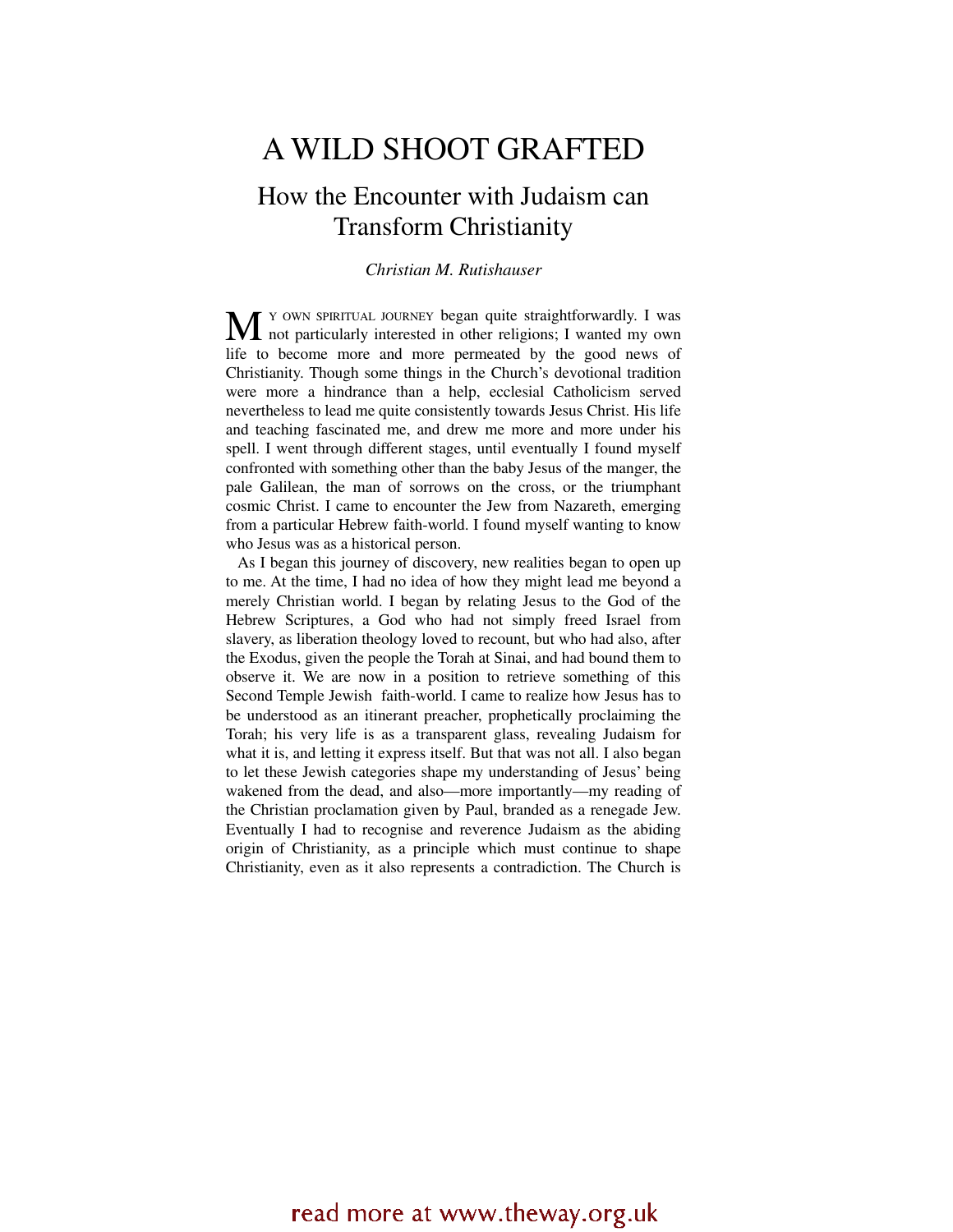only one half of the people of God; the Jewish people remain heirs to their inheritance.

I could no longer live out my Christianity without reckoning with the fact that God had become not just human but Jewish. This recognition both fascinated and irritated me. With time, however, my Christian faith has come to incorporate a stable conviction about this truth's relevance, and has changed as it has grown into this conviction. Respected theologians wonder about whether God might also have become incarnate in a Hindu, a Buddhist monk or a Muslim. My convictions about Jesus the Jew are now so strong that this kind of question seems to me quite misguided from the outset, and to be not worth even discussing. This kind of vague universalism about the order of salvation totally ignores Judaism's self-understanding. It also completely neglects the Jewish idea of the Messiah, the origin of the Christian dogma of the incarnation, an origin to which Christianity must remain connected if it is not to become some kind of myth detached from history. Such ways of thinking have become for me intolerable. The Incarnation of God in Jesus the Jew takes its place within a tradition developed within Judaism itself: that of a transcendent creator God who comes, a God committed freely to the people from Abraham onwards, a God present also in the people's experience of prophets confronting the way they were living. The covenant of Sinai had not been revoked.<sup>1</sup> I came to recognise the covenant of Jesus as a transformation of this covenant, an extension given so it could now reach all humanity.

### *In the School of Jewish Prayer*

These insights—and I have named here only a small selection—were not just a matter of information about the far-off time in which Jesus lived, nor were they just a theological game. On the contrary, I was making a journey to the sources, a journey that would challenge and reconfigure my faith. For this newly acquired sensitivity, these new ideas, had grown out of an encounter with the contemporary lived reality of Judaism, both from stays of several months in Israel and from contacts with orthodox Jews in my native Switzerland. These

<sup>&</sup>lt;sup>1</sup> See the collection of essays strikingly entitled *Der ungekündigte Bund?* (The Unrevoked Covenant?)*: Antworten des Neuen Testaments*, edited by Hubert Frankenmölle (Freiburg: Herder, 1998).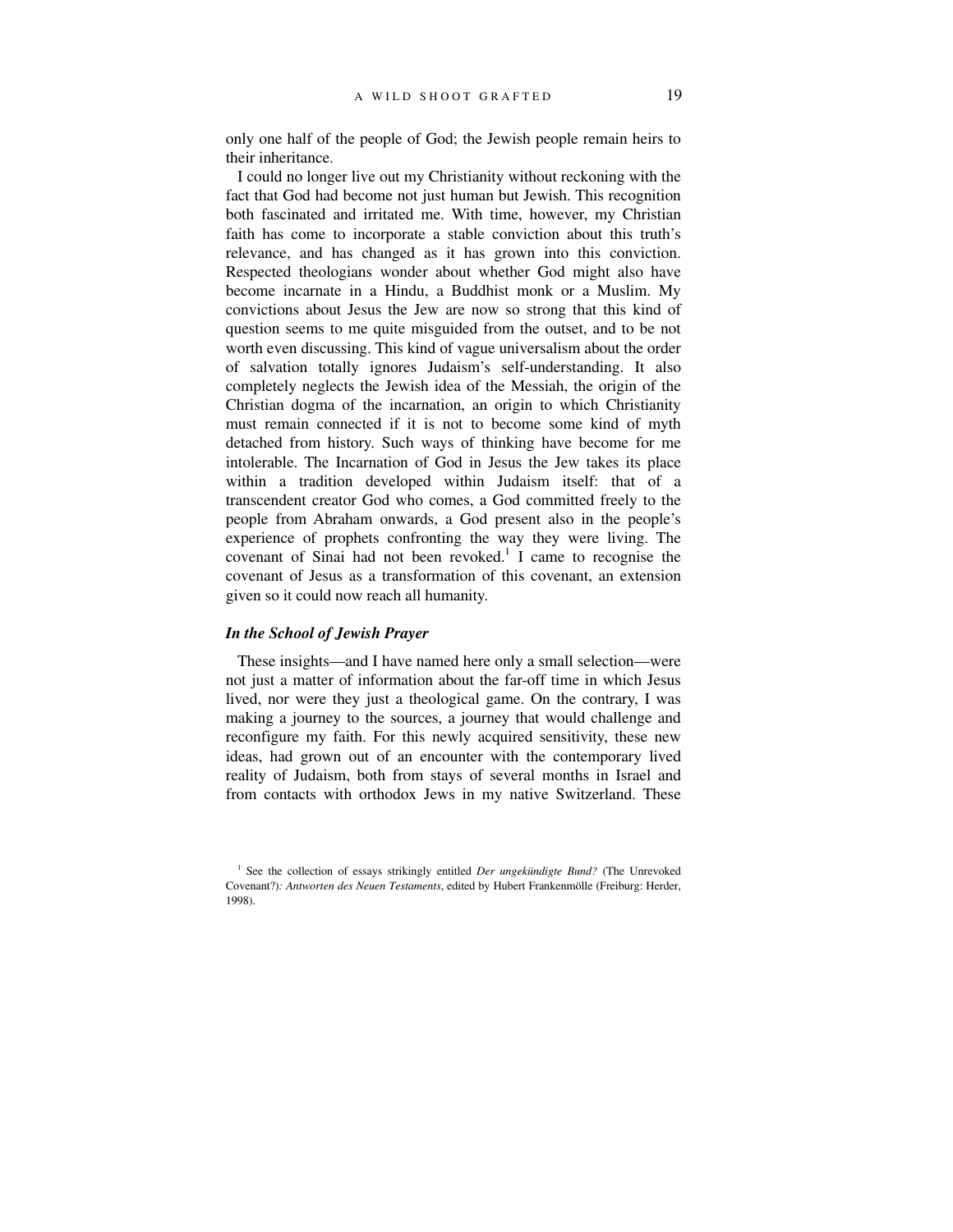| See what wretched bread                          | הא לחמא כניא די  |
|--------------------------------------------------|------------------|
| our ancestors ate<br>in the land of Egypt.       | אכלו אבהתנא      |
| <b>Whoever is hungry,</b>                        | בארעא דמצרים.    |
| come and eat;<br>whoever is in need,             | כל דכפין ייתי    |
| come here                                        | ויפסם. השתא הכא. |
| and hold Pesach.<br>This year here;              | לשנה הבאה בארעא  |
| next year in the land                            | <b>דישראל.</b>   |
| of Israel.                                       | השתא עבדי לשנה   |
| This year in captivity;<br>next year in freedom. | הבאה בני חורין.  |
|                                                  |                  |

*From a Pesach Haggadah*

experiences had given me more than new ways of thinking about faith; they had also pointed me towards different ways of praying, different styles of religious observance permeating the whole of my life.

Predictably, their main effect at first was to relativize my traditional Catholic forms of piety, and to change my sense of what was really important. They also allowed older elements in the spiritual life, standard in Catholicism, to appear in a new light. For example, visiting synagogues and celebrating Sabbath meals with the Jewish families who had become my friends reawakened in me a feeling for communal times of rest, for our own Sunday observance. Above all I learnt how healthy and wise it is to regard the day as beginning with the evening. The evening then becomes not the day's dregs, but an extended new beginning. The sense of the morning incorporates the darkness and mysteriousness of the night within a sense of new life and hope. The fact that Saturday evening is part both of the Sabbath and of the Sunday can make it a time in which we can reflect on the concerns and convictions common to both Christianity and Judaism.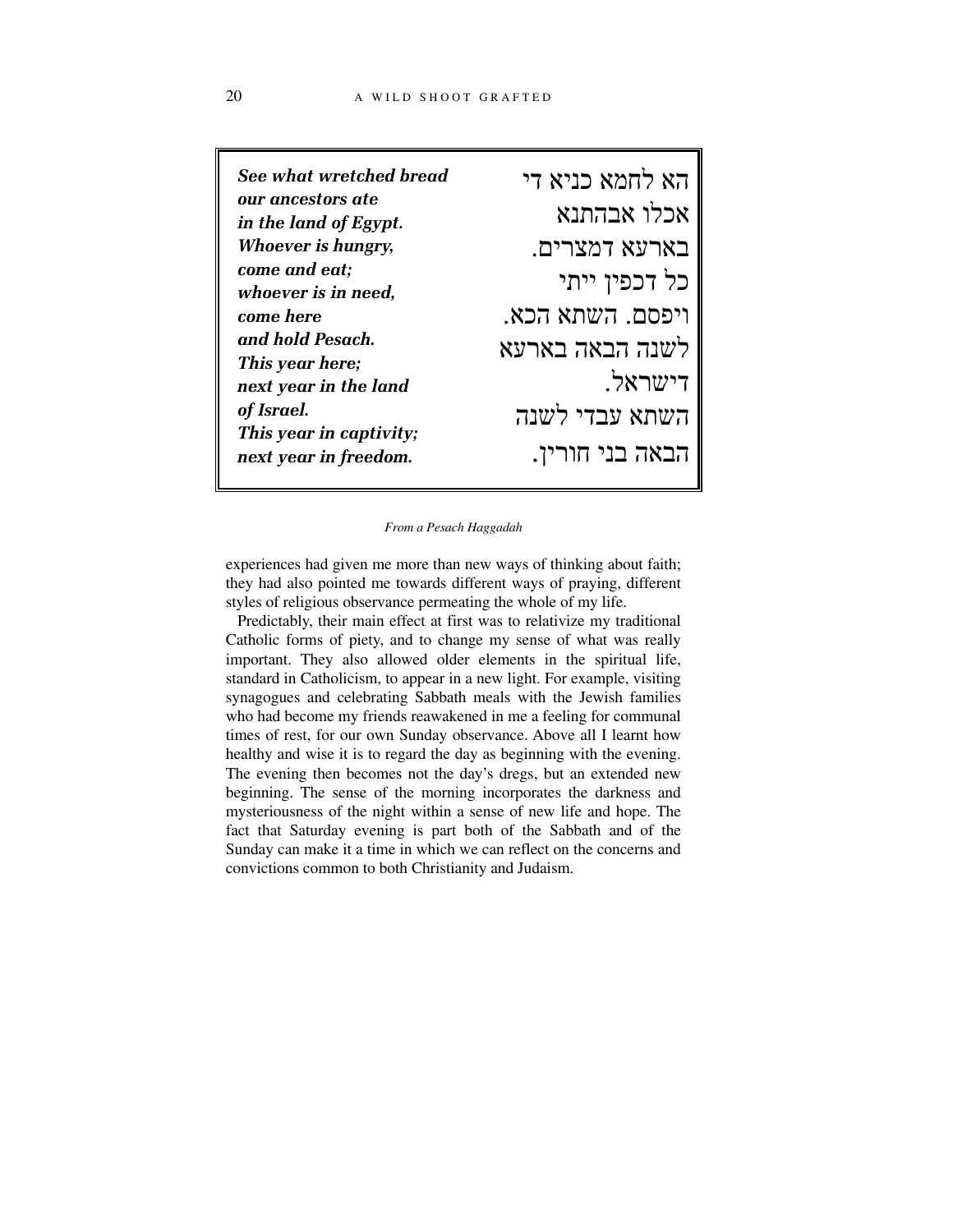In general, it has been the Jewish liturgical year that has been the strongest influence initiating me into Jewish sensibility. The heavy stress on the Jewish people that one finds in the prayers has occasionally been difficult for me, as a Christian, to hear. I managed to make the personal adjustment required by recalling Paul's theology: precisely the apostle to the Gentiles speaks of how the Gentile Christians are shoots grafted on to the olive tree that is Israel (Romans 9-11). I had New Testament warrant for seeing myself as belonging to Judaism at least through an intermediary, at least by adoption.

To my daily activities inspired by the Gospel I soon came to add the kind of blessing prayers that Jews use when they observe a *Mitzvah*, a specific command. So, before beginning my work, I would pray, 'Blessed are you, Lord our God, Creator of the World—you who have commanded us to shape your creation through our labour'. My daily morning prayer began to centre on a recitation of the central passage in the Jewish confession of faith, the 'Hear, O Israel':

> Hear, O Israel: The LORD is our God, the LORD alone. You shall love the LORD your God with all your heart, and with all your soul, and with all your might. Keep these words that I am commanding you today in your heart. Recite them to your children and talk about them when you are at home and when you are away, when you lie down and when you rise. Bind them as a sign on your hand, fix them as an emblem on your forehead, and write them on the doorposts of your house and on your gates. (Deuteronomy 6:4-9)

This text contains the first commandment, along with a reminder of how it must extend into all spheres of life.



*from the Eucharistic Prayer*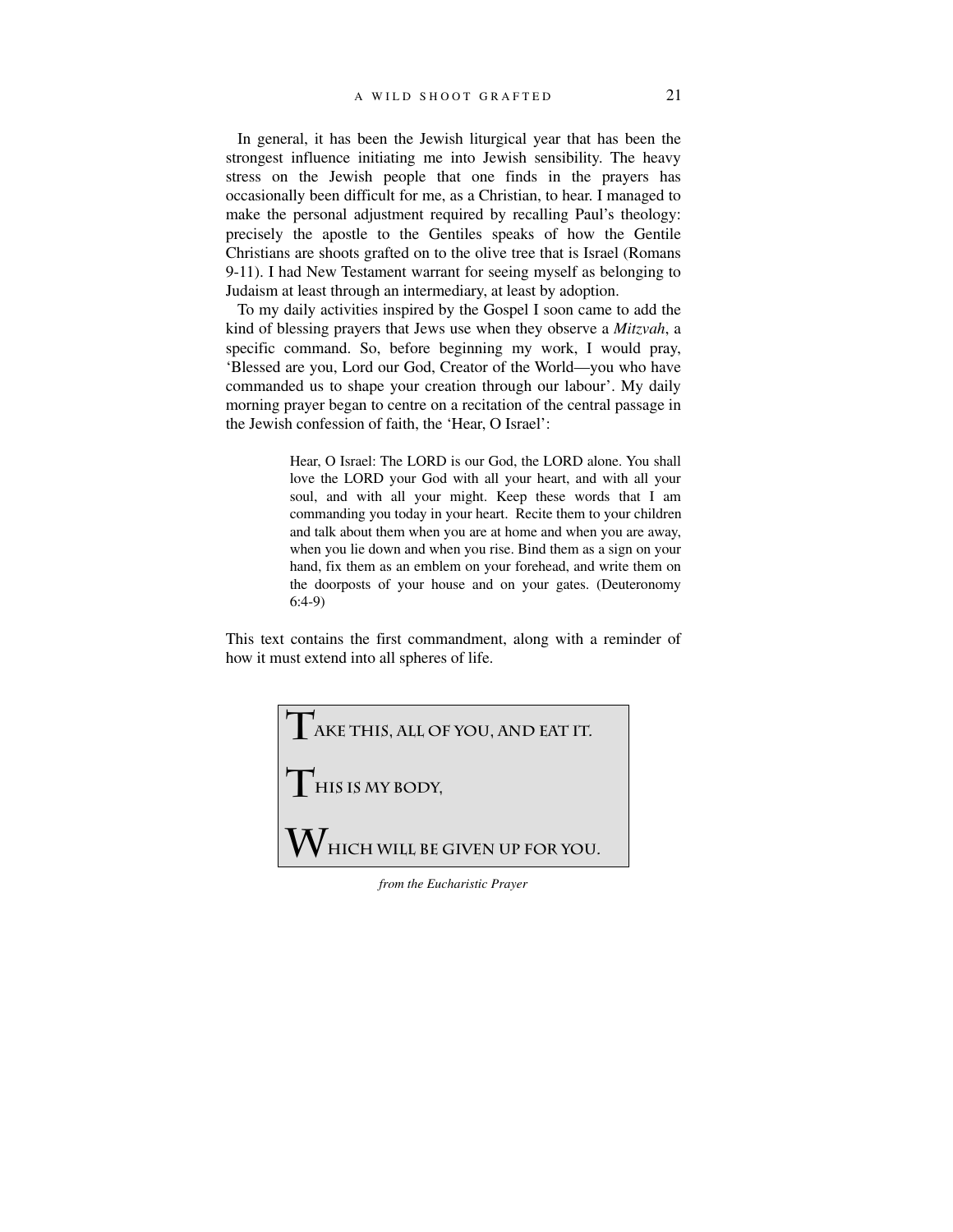Then in a book comparing Jewish and Christian liturgy, I came across the idea that there is a text in the New Testament which simultaneously evokes all the commandments, including the first, as well as naming what is specifically Christian:

> I thank you, Father, Lord of heaven and earth, because you have hidden these things from the wise and the intelligent and have revealed them to infants; yes, Father, for such was your gracious will. All things have been handed over to me by my Father; and no one knows the Son except the Father, and no one knows the Father except the Son and anyone to whom the Son chooses to reveal him. Come to me, all you that are weary and are carrying heavy burdens, and I will give you rest. Take my yoke upon you, and learn from me; for I am gentle and humble in heart, and you will find rest for your souls. For my yoke is easy, and my burden is light. (Matthew 11: 25-30)

This text from Matthew speaks not only of how Jesus' interpretation of the Torah, which can sometimes appear as a heavy burden, is binding on Christians, but also of how this interpretation becomes easy and salvific through the relationship between Jesus and his Father. The two texts together have become central to my prayer. The Hebrew Bible and the New Testament here give an orientation for the whole of life from God as *Torah*, with two central foci: the revelation on Sinai, and Jesus' death and resurrection.

It is not difficult to see how this relationship changed the stress in my spirituality. Letting my prayer life be influenced by rabbinical Judaism led me to be more concerned with practical activity than with religious feelings, more preoccupied with the sanctification of this creation than with matters of death or eternal life. What came to matter was Jesus as a teacher for this life, as the God-given Jewish foundation stone for the Church. Ideas about the beyond receded very much into the background. Obviously Ignatian spirituality played a part here too; and one can surmise—although the point needs to be researched—that the *Spiritual Exercises* were influenced by Jewish and Muslim practices, even though the thought of the soul's salvation after death also looms large in the text.

### *The Acid Test: Life in Israel*

The above examples are enough to give some idea of how the discovery of Jewish religious practice affected my Christian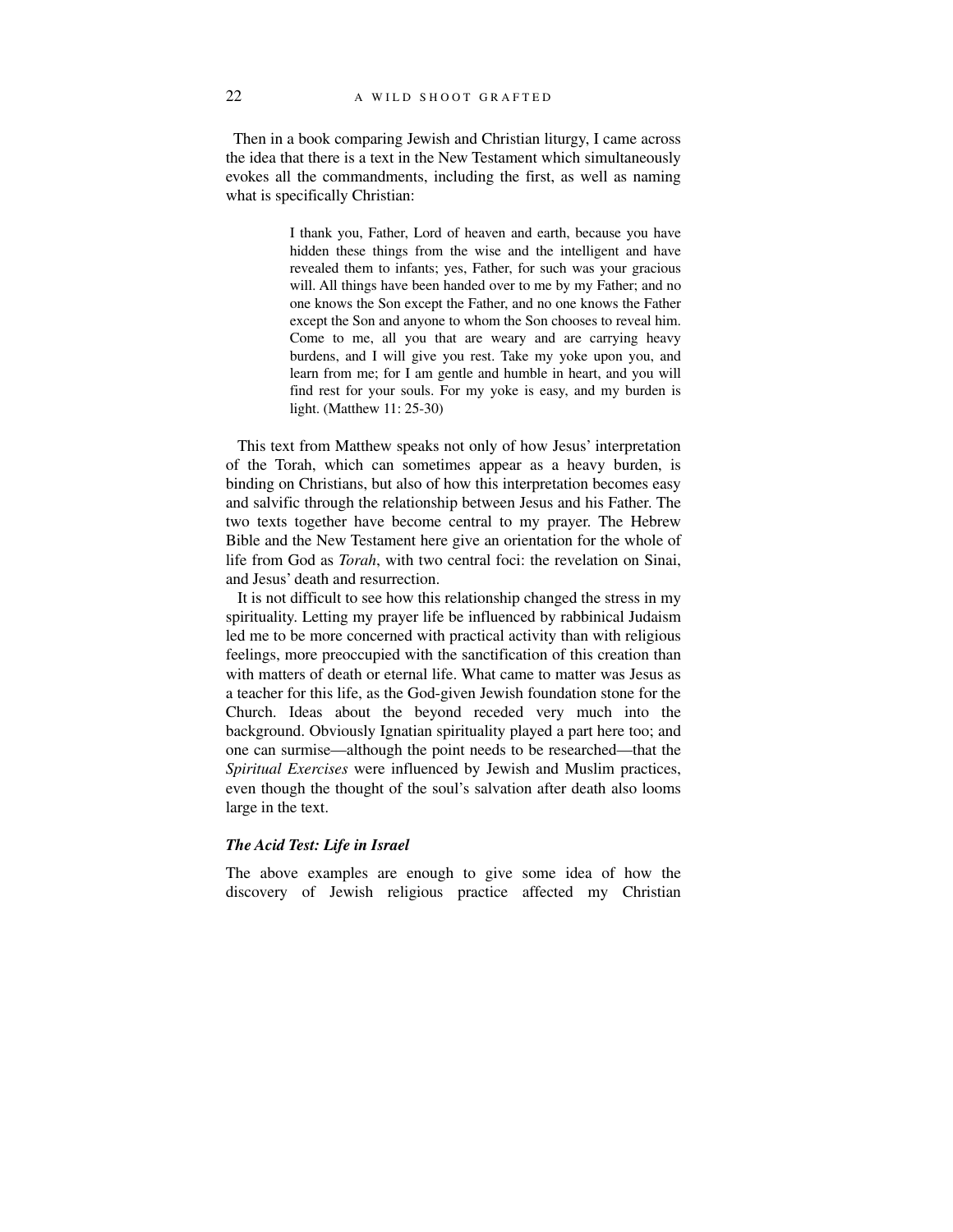spirituality, whether through my simply adopting particular elements of Jewish tradition or through my developing something analogous within a Christian framework. I was captivated by the process of reforming radically my own spiritual life. The encounter with Judaism released in me an enormous creativity. At times, however, my enthusiasm was naive, and I misinterpreted my new discoveries.

This sort of imbalance is inevitable in any process of interreligious learning. Inter-faith encounter happens, after all, in human beings who are searching for the fullness of life. Sometimes they have turned away in disappointment from institutions, ideas, and ways of life; sometimes their hopes and desires have led them to become overenthusiastic. There is no point in meeting with people from other communities of faith unless you want to grow in your relationship to God, and unless you are open to changing your behaviour as a result.<sup>2</sup> In particular, it is quite natural for people to become one-sided and excessive in their appropriation of the other faith when they set the shadow-laden history of their own spiritual tradition alongside the fascinating ideal provided by the other. These phases give way to times of anxiety, of stress on boundaries, of preservation of one's own identity—all legitimated by an over-idealistic reading of one's own tradition in contrast with the all too human failings of what lies outside it.

One sees these mechanisms for what they are only when one has worked through them oneself and learnt how they operate. Then one also realizes how the process of learning together will never come to an end, and one also receives the strength to stay with this process joyfully. Obviously people can take a break from the process as their spiritual life develops. Perhaps, indeed, such breaks are a necessity: unless people have some time to develop their sense of self without being challenged, the strain will be too great. The psychological and sociological laws regarding identity-formation apply in interreligious spirituality too. The process of maturation is complex and takes time, and a balance needs to be struck between openness to the stranger and the integration of one's own experience.

A spirituality open to what comes from other religions must be able to live with uncertainty regarding what is to come, and to cope with the fluctuations of the present. This applies above all when disappointment

 $2^2$  This follows the first of Leonard Swidler's ten rules for interreligious learning, a rule that sets out the purpose of the exercise. See his *Toward a Universal Theology of Religion* (Maryknoll: Orbis Books, 1997), pp. 13-16.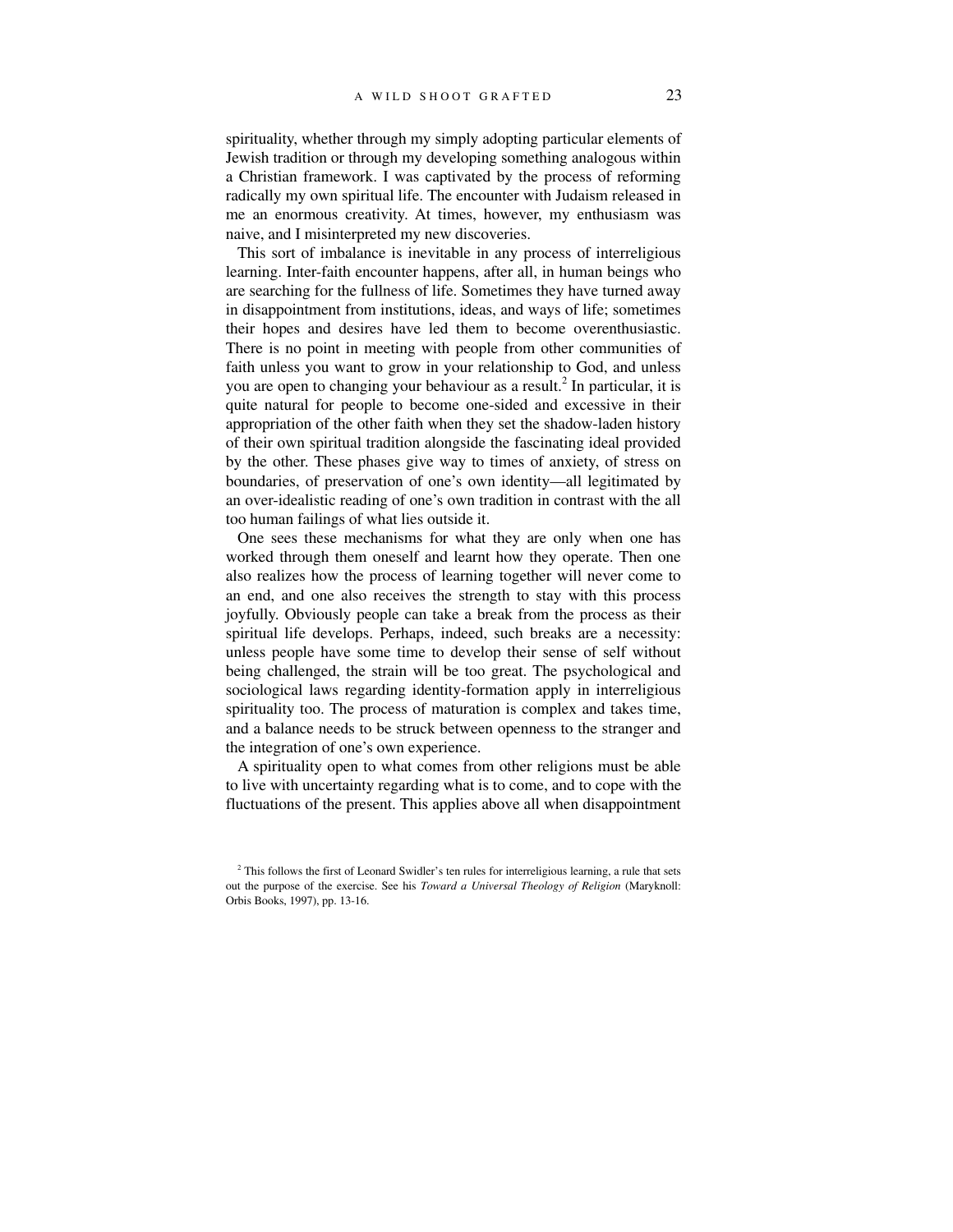comes—something I have also had to experience. In the 1990s I made regular visits to Israel-Palestine; in 1998, I had the chance to move to Jerusalem for a period of a little more than a year in order to study at the Hebrew University. I made a conscious decision for a style of daily life that would bring me as close as possible to the setting of Jewish religion. The state holidays of Israel—which include not only the traditional festivals, but also a *Shoah* memorial day and Independence Day—brought me up against the Zionist civil religion of Israel. These bolster the identity of the Jewish state with a kind of religious and nationalist feeling. The Sabbath was the day of rest; the basic rhythm of the week resembled that of societies shaped by Christianity, but with one day's difference. Sunday thus became the first day of the working week. There was a period when I often got my days mixed up; I would fail to turn up for appointments, or find myself going shopping on days when everything was closed. This showed me that interreligious and inter-cultural encounter in daily life was leading me into an impossible situation between several different worlds. There were still the major Christian feasts of Christmas, Easter and Pentecost: then I deliberately refrained from work so as to give social expression to my Christian faith. Israel was where I learnt how strongly the way society is organized can affect religious identity and the formation of a spirituality.

But what chastened my enthusiasm for interreligious dialogue was not so much these irritations arising from the Jewish world, which was in any case fragmenting before me. What took my breath away was how uninterested in dialogue contemporary Israelis were. Perhaps it is only the genocide of the twentieth century that has brought home to the Christian majority in Europe the need for dialogue with the Jewish minority. But the Jewish majority in Israel is so preoccupied with how it is to survive that it seems a waste of time for them to bother dialoguing with the Christian minority there. Or perhaps they are saying, 'you Christians, just leave us in peace now that you've recognised that we have a right to exist'. Relatively few seem impressed by the idea that the only way to discover even Jewish identity in the Near East today lies through encounter with the Other with Christians, or even with the Palestinian Muslims on their doorstep. Moreover, the only way to break through projections about other religions lies through face-to-face exchange, and through a shared struggle about basic human issues. These concerns are what generate and nourish an interreligious spirituality. I found this kind of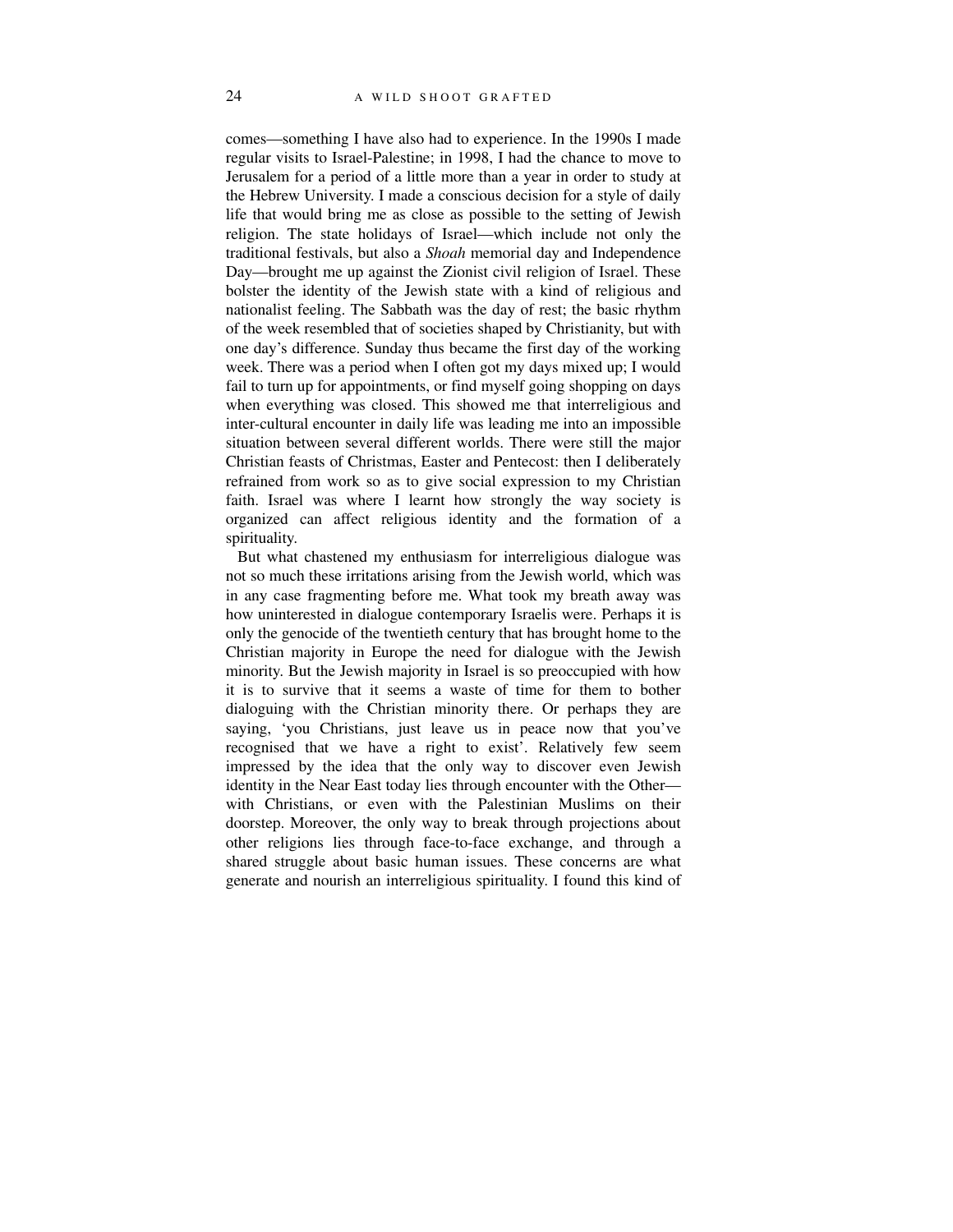nourishment far less in Jewish Israel than in the European Jewish diaspora. This I experienced as a painful obstacle in my efforts to become a Christian respectful of my Jewish sisters and brothers.

Another sobering experience was the realization of how, in Israel itself, religious and Jewish identity was so fragmented. I was well aware that Judaism in Europe following the Enlightenment had effectively had no alternative but to accommodate to the capitalist or socialist societies in which it found itself. Then Zionism had become strong when anti-Semitism, despite these efforts, had continued. But it seemed to me a tragedy that classical modernity also had such a devastating effect in Israel today. The humane tradition of piety has been largely destroyed, partly because modernity has suppressed any connection with tradition, partly because of various factors hindering its being brought to the Near East. The new and fragile society that is Israel today could have drawn on precisely these spiritual and humane traditions as it struggled for political power; the reality is that it now finds itself needing to reappropriate its religious roots, a process that will be difficult. My efforts towards an interreligious spirituality were certainly challenged by the discovery that these partners had been infected by secularization: they had lost their sense of security and were divided among themselves.

Not surprisingly, then, I began to be plagued by doubt as to whether it made sense to keep on searching across the boundaries. Would it not be better simply to aim at more or less peaceful co-existence, as people have done in the East for centuries? Perhaps the agenda we have opened up through encounter, through inter-faith learning, is just too challenging for both sides? These questions arise from the sheer difficulty of interreligious encounter; they vanish only when the fruits of deep mutual understanding, of struggle, prayer and action together, become apparent. The truth revealed on the boundary is deeper than what can come from any spirituality keeping carefully to its own confessional space, simply living alongside the other while remaining centred on itself.

### *Interreligious Learning*

A spirituality open to being shaped by another religion, a spirituality which understands itself more deeply through its reflection in the Other, must always, therefore, be understood as a process of learning. There is much to be enjoyed; there is also effort and pain. But to look at life in general, and the spiritual life in particular, as a matter of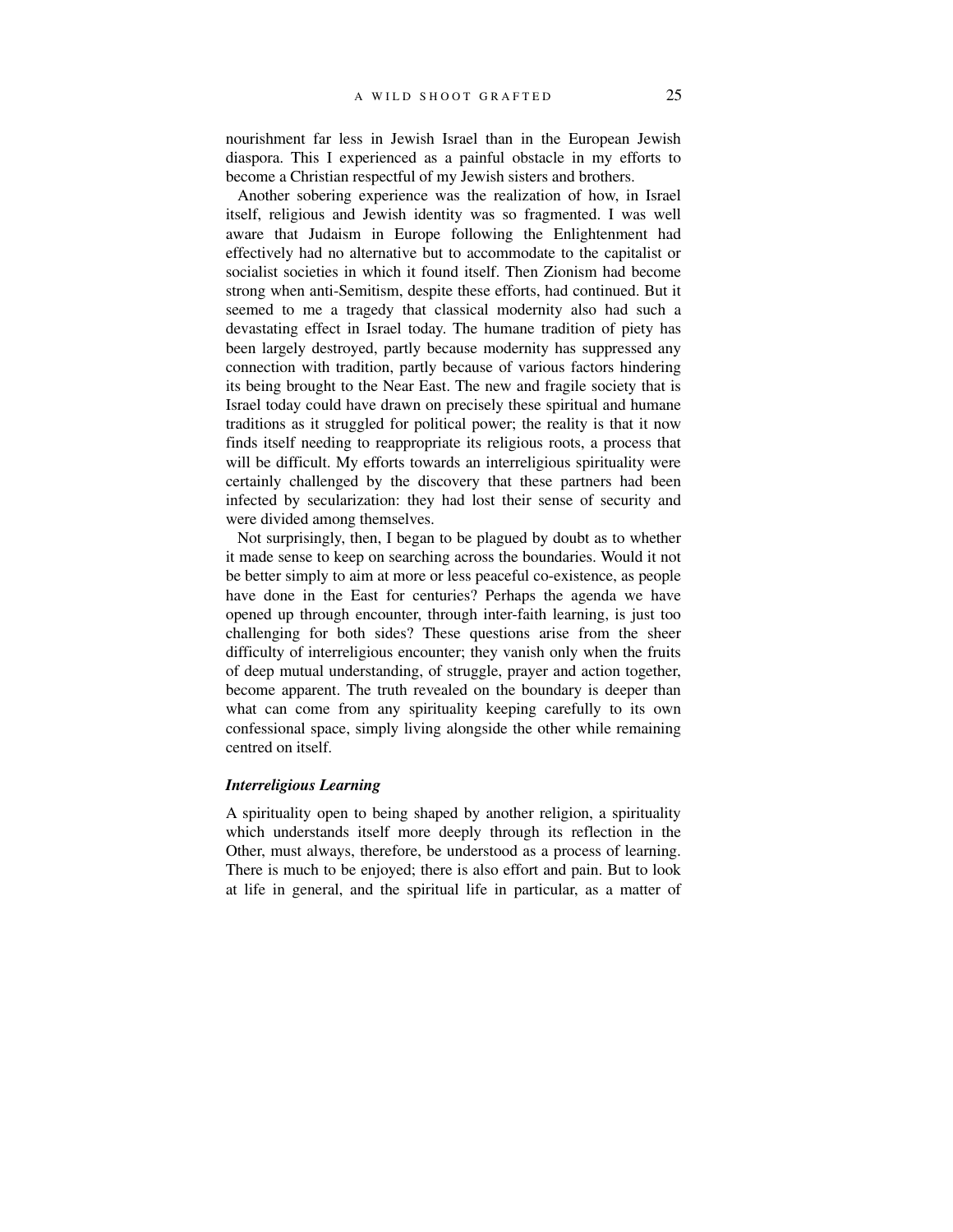mutual learning is in fact a central and ancient concern of Judaism, and also of Christianity. The central message of Deuteronomy is that the people of Israel should organize itself as a community of learning; even its King—when it has one—should be a King of the Word, a person who learns from the Torah and lives by it. In Talmudic and later Rabbinic Judaism, study became the prime religious activity; it even reduced prayer to second place.<sup>3</sup>

I have picked up something of this religious feeling for the significance of study as service to the Torah, the source of life. It goes well beyond the kind of spiritual reading of Scripture common in Christian spirituality. It has made me understand how Jesus of Nazareth is a 'King of the Word'. Most importantly, however, it has provided me with a support for interreligious learning that comes from what is most central to both traditions. Jesus' great commission to teach all nations (Matthew 28:20) has broadened: it is no longer a matter of missionary evangelization, communicating by means of teaching, but rather a learning process. Proclamation is one of the central expressions of faith, one of the ways through which the world is sanctified. But so is a Christian spirituality that gives itself, along with Judaism, to a process of learning—a process aimed not at conversions from one religion to another, but at a deepening in one's own truth. Though—or perhaps even because—Christianity and Judaism have a special relationship to one other, this shared learning might serve at least to stimulate, if not to model, the way in which Christians might relate to other religions.

### *Inter-Faith Learning and 'Transreligious Spirituality'*

The conviction that inter-faith learning is a priority is one of the most important enrichments that the encounter with Judaism has brought to my Christianity. For learning does more than reach after the Holy Spirit's presence in all religions and in all humanity. It builds bridges between cultures and peoples, enabling us to live together in peace. I have become convinced that the kind of encounter and dialogue that I have been describing is also the best model for dealing with the religious pluralism to be found in our multi-cultural society today. The kind of closed, monolithic religious subculture common in industrial

<sup>3</sup> Israel M. Goldman, *Lifelong Learning Among Jews: Adult Education in Judaism from Biblical Times to the Twentieth Century* (New York: Ktav, 1975).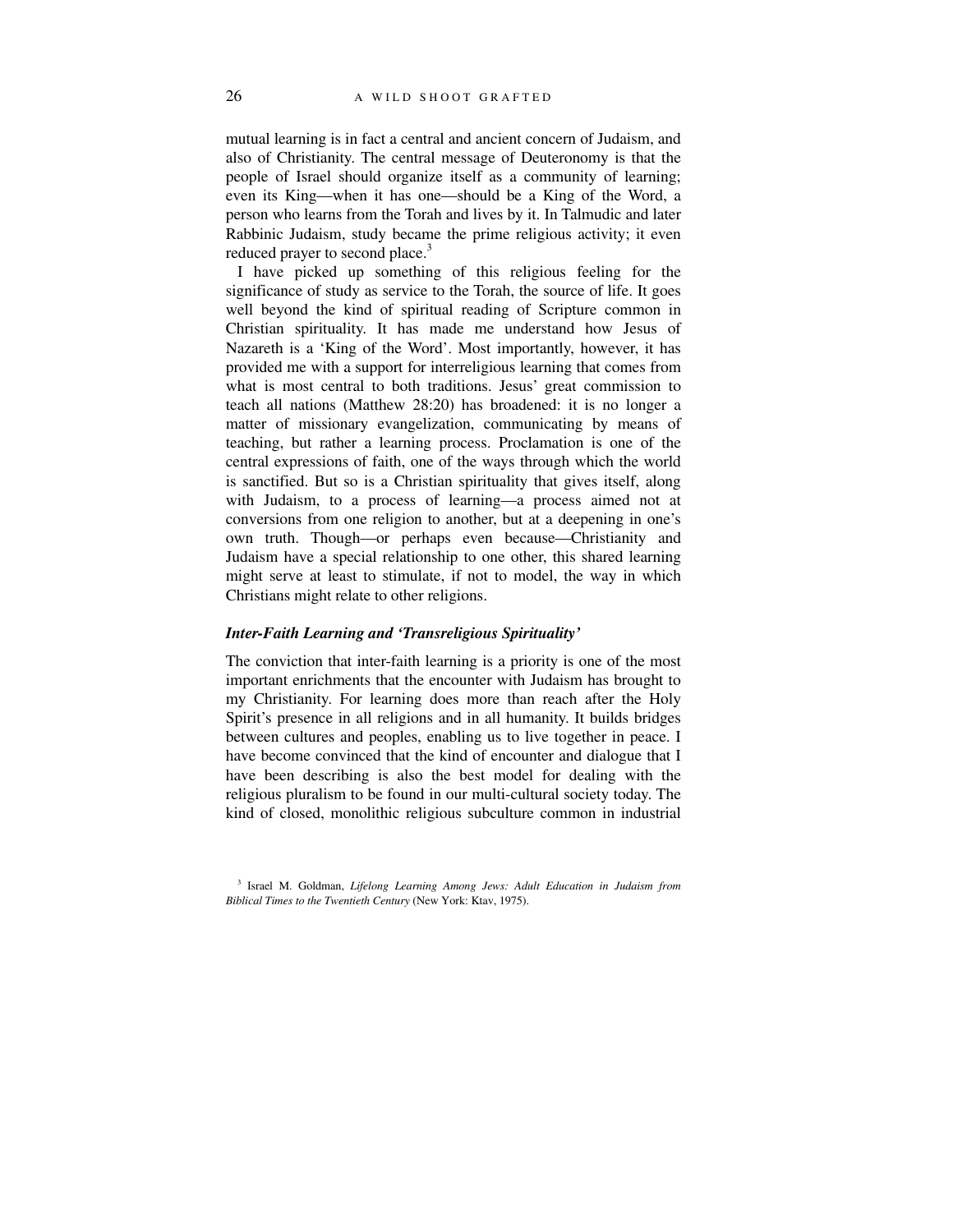societies two generations ago has lost credibility and collapsed. These cultures arose in the nineteenth century, in reaction against a modernity that was often secularist, antagonistic to religion. Instead of a monolithically identical religious culture set against a socialist or liberal society, we now have our celebrated multi-cultural society, a phenomenon which has quite visible effects on how Christians practise their faith and develop a spirituality. Civil society passes itself off as neutral: it gives each individual the right to practise their own faith, on the understanding that individuals allow others the same right. People move in and out of the different groups, and the media make known a vast range of different spiritual approaches to life. The Church therefore cannot but be drawn into a process of intensive exchange with other religions, involving profound transformations of its own reality. Liberal capitalism has created an economy in which people can buy what they want, and has also encouraged Christians to think of the treasures of other religions as a source of personal enrichment to be drawn on as one feels like it. What we call 'globalization'—the linkage of particular societies and economies through the media and through transportation—has opened up a way of being human in society that is quite unprecedented. This 'meta-society' has a tendency to crowd out or even absorb local societies.

It is not surprising, therefore, that Christians are now developing forms of spirituality that draw eclectically on a very great variety of religious traditions. Spirituality today is often taken up with trying to integrate these, to harmonize them into some kind of universal religion. People who frequent the Eucharist may also be practising Zen intensively, be reciting Sutras regularly, and be seeking enlightenment of the kind opened up by the Buddhist way.

It does not seem to me very helpful to condemn all this as 'syncretism'. No religion exists in chemical purity, unadulterated by others, nor indeed should we necessarily be negative about how Western Christianity has drawn on Hellenistic culture, or even say that it is the original Christian element that is somehow normative. Spirituality is part of religion; and religions are like languages—the boundaries between them are not clear.

My term for how Christians today draw eclectically on various forms of spirituality from other religions is 'transreligious spirituality'. 'Transreligious spirituality' seeks to improve on religion as it has culturally evolved by trying to bring religions and cultures together in forms of shared practice. In some ways it is reminiscent of the 'rational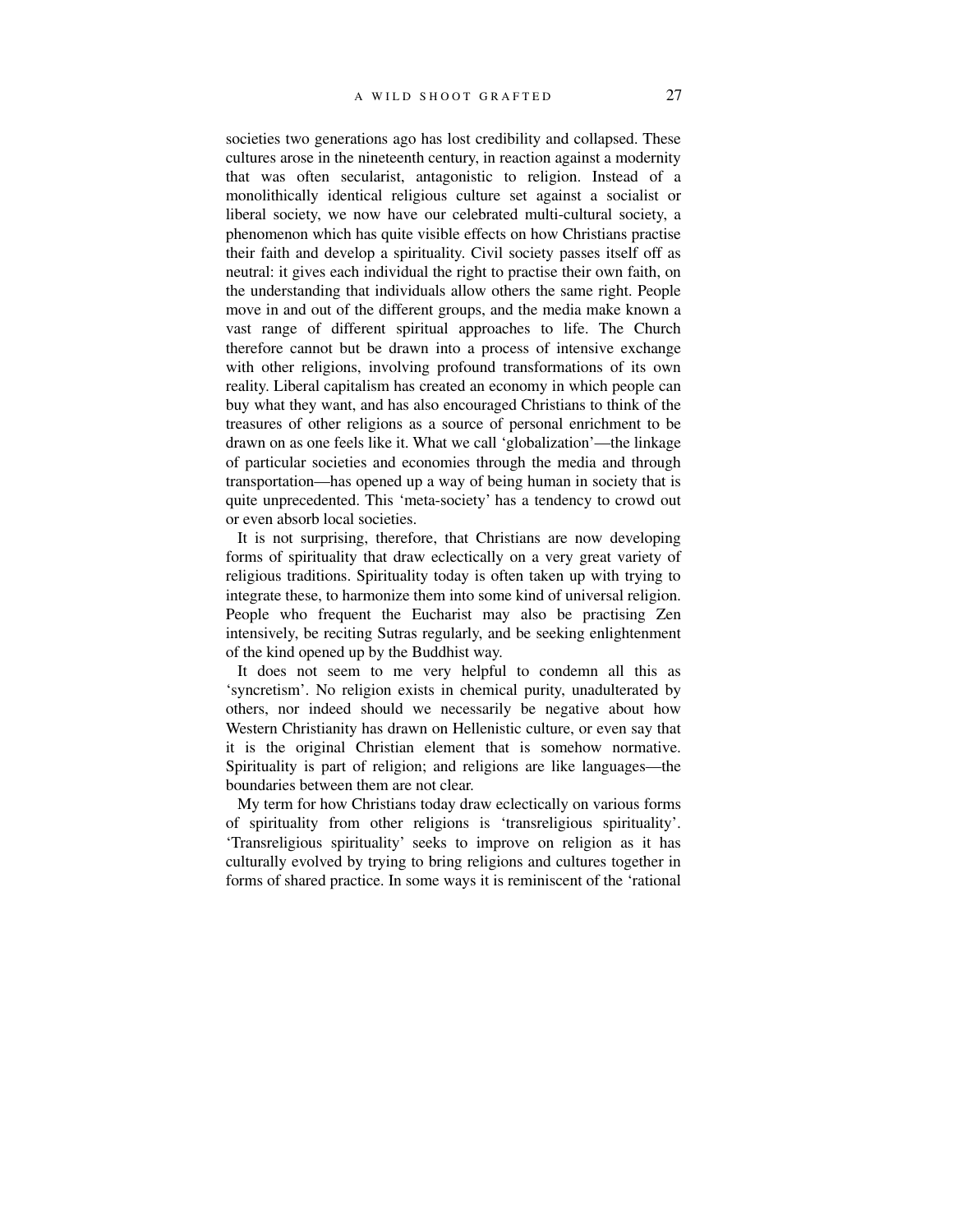religion' espoused by the great figures of the Enlightenment, who dreamt of a religion that somehow transcended the particular denominations of Christianity. But the suspicion under which Enlightenment reason has come has led 'transreligious spirituality' to express itself in more romantic terms: as expression of a human feeling of absolute dependence that was universal, and as such, beyond the limitations of institutionalized religion. At its heart lay a version of 'spiritual experience', originating in the mystical. Individual mystical experience was seen as the inner reality of religion, and its origin timeless.4 The different religions would then be seen as different cultural and historical expressions of a mystical reality that is ultimately one, worked out through rituals, schools of spirituality, scriptures and the like. Then people postulate that the spiritual experience of transcendence, formulated in a way drawing on the various religions, holds everything together and somehow transcends all religious traditions.

This widespread and popular view of how Christianity can be lived out through a 'transreligious spirituality' is supported by certain sorts of spiritual theology that define mysticism as proceeding from an unchanging, ahistorical, universal experience of the transcendent, valid in all its forms and different only in its cultural manifestations. Further legitimation has come from a pluralistic theology of religions, though this latter may be less dependent on religious experience and more on a set of strict philosophical convictions about God being unknowable. Religious pluralism is legitimate: the religions manifest the inevitably partial forms to be found in contingent cultures, reflecting different aspects of a religious truth that in principle is never directly accessible.<sup>5</sup>

Since I myself live in the multicultural society which is Europe, and since I also work in a centre for spirituality and interreligious dialogue, I meet people everyday who describe themselves as Christians, and

<sup>&</sup>lt;sup>4</sup> A classic expression of this kind of view came in the Gifford Lectures given in 1901-1902 by William James, published as *The Varieties of Religious Experience*.

<sup>&</sup>lt;sup>5</sup> See, for example, the definition of religious pluralism given by one of its most prominent proponents, John Hick: '. . . the view that the great world faiths embody different perceptions and conceptions of, and correspondingly different responses to, the Real or the Ultimate, and that within each of them independently the transformation of human existence from self-centeredness to reality-centeredness is taking place'. ('Religious Pluralism', in *The Encyclopedia of Religion*, edited by Mircea Eliade (London: Collier Macmillan, 1993), vol. 12, p. 331.) Hick's position is most fully articulated in his *An Interpretation of Religion: Human Responses to the Transcendent* (London: Macmillan, 1989).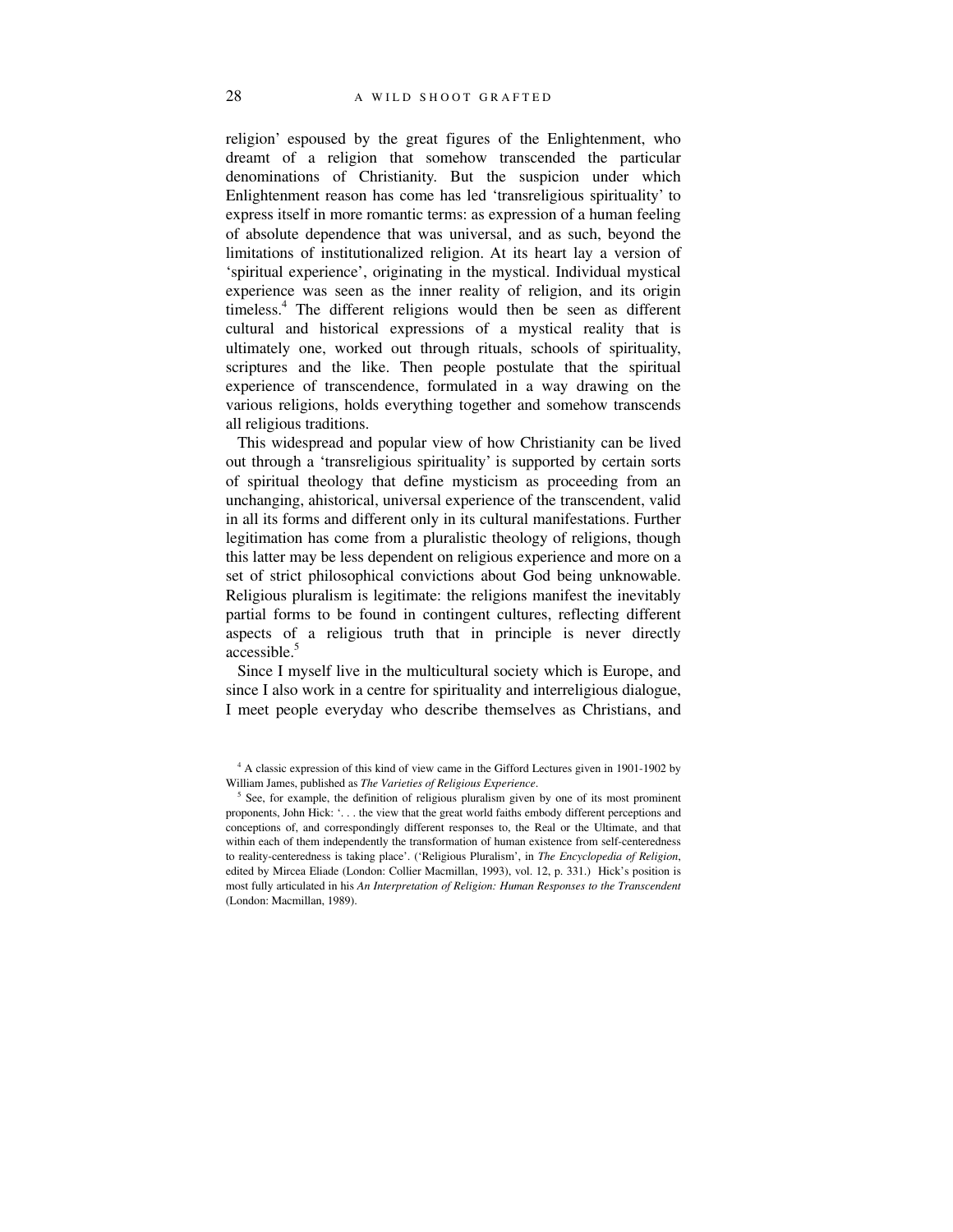who understand and practise their religion through the kind of transreligious spirituality that I have been describing. Fascination and engagement with Eastern religion—or at least with what people think is Eastern religion—are permanent features of life. Many years ago it became simply part of my life to value the richness and truth of all religions, to let a sensitivity to this become part of Christianity, and to incorporate their practical teaching into my own religious practice. The Yoga and Zen traditions influence not just my feeling for how bodily and spiritual processes interrelate, but also the daily contemplation through which I cultivate my relationship to God in Christ. I also share—with an absolute, heartfelt commitment—the commitments underlying 'transreligious spirituality' to tolerance and to work for justice and peace. If spirituality is to remain authentic and not degenerate into individual gratification, then one of Christianity's most central commitments must, I am convinced, be the engagement for justice and peace amid the variety of religions and cultures.

Nevertheless, I also have abiding questions of a critical kind about a 'transreligious spirituality'. These are no doubt to some extent personal, but they emerge above all from philosophical and theological conviction, and from what I have learnt in the process of living with people of the Jewish faith. 'Transreligious spirituality' is too subjective. Religion is not, after all, simply an expression of the soul: it is, rather, a cultural system that profoundly influences the individual identities of its adherents, and provides a framework logically prior to religious experience as such.<sup>6</sup> 'Transreligious spirituality' remains too distanced from any of the specific religious paths, and fails to take seriously the terms in which they present themselves. It is often unable to resource specific decisions, or the taking of responsibility something which becomes vital once you recognise that you are a particular person at a specific point in space and time. It presents itself as somehow emancipated from particular circumstances, and fails to recognise how, as a way of thinking, it too emerges from a specific set of historical circumstances. In the end, despite its paraded tolerance, it is closed-minded. It is only superficially open to religious learning. It is concerned only with what the religions have in common; it does not

<sup>6</sup> See Clifford Geertz, 'Religion as a Cultural System', in *The Interpretations of Cultures: Selected Essays* (London: Fontana, 1993 [1973]); George A. Lindbeck, *The Nature of Doctrine: Religion and Theology in a Postliberal Age* (Philadelphia: Westminster Press, 1984).